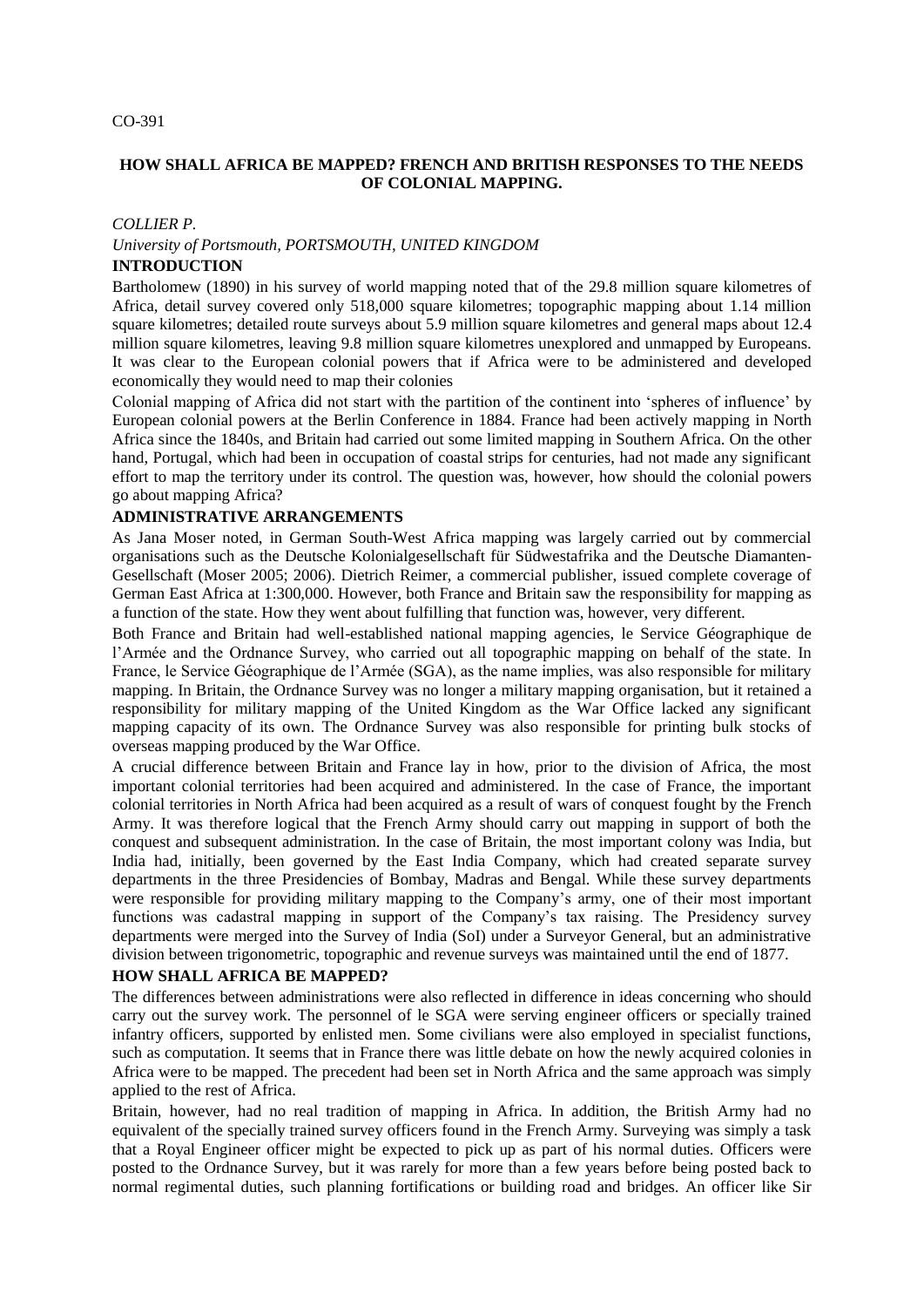Charles Wilson was unusual in that he spent significant periods of his career in survey related activities. In most cases it would have been no more than a few years. This meant that Royal Engineer officers engaged in survey work often lacked competence in important areas, such as computation. The Ordnance Survey had carried out no significant geodetic work since the mid nineteenth century, so no serving officers had experience of the work. Training seems largely to have consisted of instruction and practice in navigational techniques, using sextants and artificial horizons for sun observations, and detail surveys using compass observations and field sketching. There was no training in the use of the plane table as it was not used by the Ordnance Survey.

The lack of appropriate training within Britain was considered to be such a problem by the Royal Geographical Society (RGS) that it decided to institute its own training course. However, their course was largely organised around the needs of exploration, where what was needed in the new colonies was systematic topographic mapping if the colonies were to be administered efficiently and developed economically.

In the SoI it had been common practice to use locally recruited and trained personnel to carry out much of the work of the Survey. The only areas of work that were reserved for Europeans were trigonometrical and astronomical observations. The SoI had been conducting geodetic work throughout the nineteenth century, which meant that the surveyors were experienced in both the necessary observations and their computation. Unlike the Ordnance Survey and home-based Royal Engineers, the SoI made great use of the plane table, its topographers being rated amongst the best in the world.

Following a debate within the RGS which was dominated by Sir Thomas Holdich, former Superintendent of Border Survey with the Survey of India, training within the RGS was reformed to bring it in line with SoI methods. He was quite clear that "native labour" had a major role to play in the mapping of Africa "indeed, I may express my conviction that it is quite hopeless to attempt to deal with the vast project we are considering on any other basis. Native labour must be the mainstay of the whole project'. He even went further by stating that even "were European labour available, I should certainly prefer the native in native territory" (Holdich, 1891). In addition, the Colonial Office made the decision that the African colonies would follow the Indian model and be mapped by local survey departments funded out of local revenues. Charles Close, on taking over responsibility for training of home-based Royal Engineers, introduced Indian methods, including the use of light-weight theodolites and plane tables, and dropped instruction in the use of the sextant and artificial horizons. Close"s reforms ensured that there would be a supply of trained personnel capable of carrying out survey operations in Africa.

#### **ORGANISATION OF MAPPING IN AFRICA**

French approach to mapping south of the Maghreb was through the establishment of a series of outstations of le SGA, in Brazzaville, Tananarive and Dakar, and subsequently joined by another in Yaoundé. The relationship between Paris and the outstations was based on le SGA supplying and paying for all European personnel, with the outstation recruiting, training and paying for all local personnel and, as Sallat (2003) notes, they were established to meet specific military needs. This system was to be maintained after the creation of the Institut Géographique National in 1940 (Sallat, 2003). There is some disagreement in the literature about the precise nature of the relationship between le SGA and the outstations. In le Service Géographique de l"Armée (1938, 121) the outstations are treated as if they were autonomous, but the U.S. Department of the Army (1963, 44) clearly considered the outstations as being the responsibility of the parent organisation. A "Service Cartographique du Ministère des Colonies" also existed, based in Paris, but it lacked the means and expertise to provide direction to the outstations (Sallat, 2003).

North of the Sahara, le SGA was using photogrammetry for topographic mapping before World War II, making Algeria and Tunisia the first parts of Africa to be map using instrumental aerial photogrammetric methods. Depending on the density of settlement and intensity of land use, areas not mapped at 1:50,000 were originally mapped at 1:100,000 or 1:200,000.

In practice, there was not a great deal of progress in mapping sub-Saharan Africa until after World War II. A start had been made in 1922 on mapping at 1:200,000 in what became Burkino Faso and Niger, and some 1:100,000 mapping in Madagascar (Parry and Perkins, 2000) but, as Hurault indicated, much of the pre-war coverage was in the form of 1:1,000,000 sketch-mapping "drawn up from itinerary survey records obtained from different sources, complemented by miscellaneous, often verbal information" (Hurault, no date). The Ubangui District chosen by Hurault to demonstrate the paucity of pre-war mapping was an area of savannah and riverine forests that would have lent itself to conventional topographic surveys by plane table, had the resources been available. It did not present the same problem to surveyors as the rainforests of Gabon or the Cameroun. Sallat (2003, 1-5) provides a good summary of the mapping accomplished by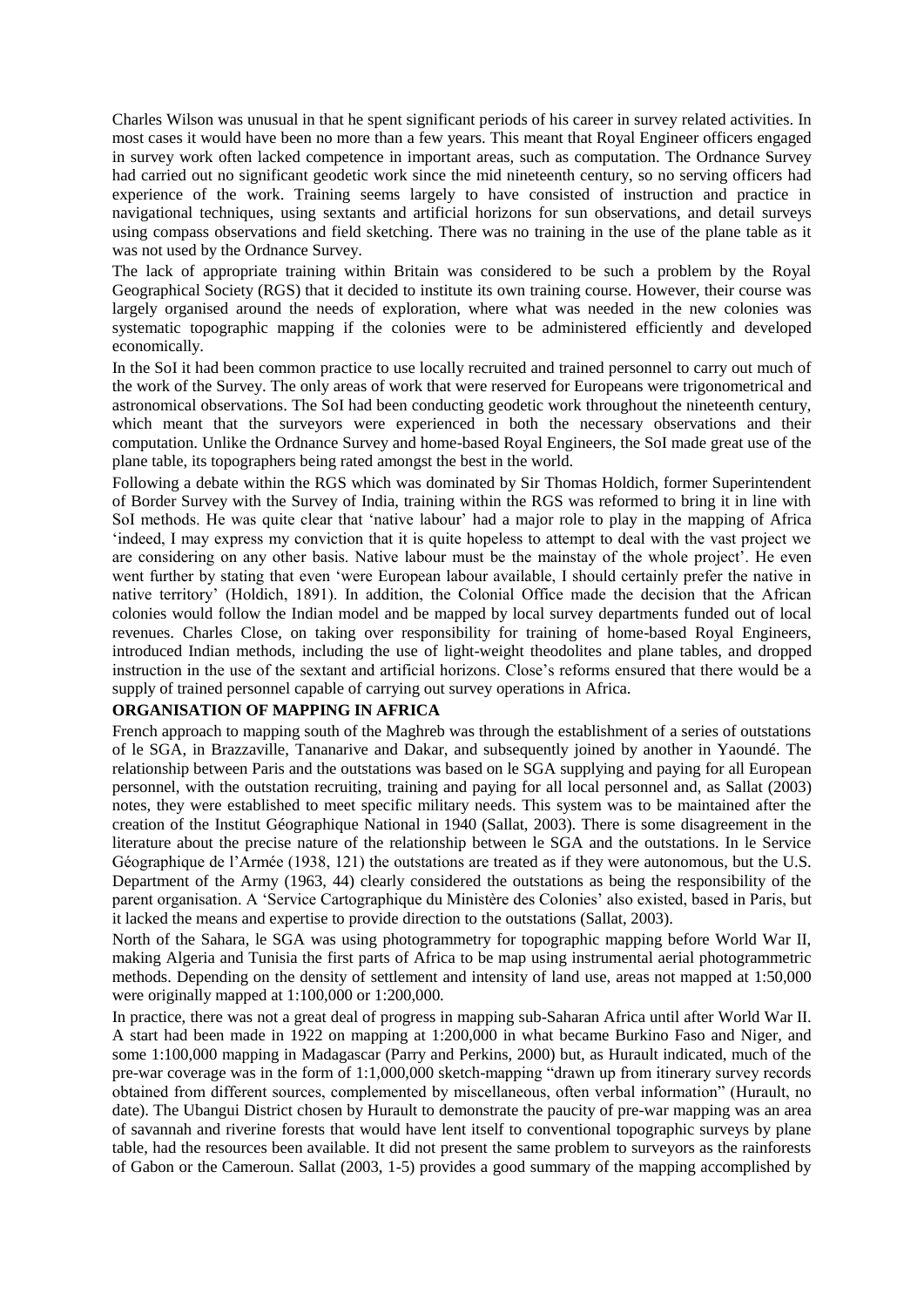1940 and the need for a reform of the system, and on pages 76-77 demonstrates the relatively poor quality of pre-World War II mapping.

In the British colonies the situation was, at least in theory, much clearer. The Ordnance Survey had no responsibility for colonial mapping, and the Army lacked sufficient personnel to be actively involved. Edmund Hills, Head of the Topographic Section, General Staff, "recommended the formation of a Department for African Mapping" (McGrath 1976). For possible reasons discussed by McGrath (1975), Hills" proposal was not accepted. All but the smallest colonies were therefore expected to set up and fund their own survey departments. The senior staff were European, but all the topographic work was to be carried out by locally recruited and trained personnel. However, experience had shown that some already existing local survey departments were not efficient and lacked direction a case in point was the Survey Department in Ceylon, which, although established in 1800, had in 1897 "no reliable map of the Island" (Ridgeway, 1897).

In 1905, the decision was therefore taken to establish the Colonial Survey Committee as a central advisory body overseeing the individual survey departments (Collier, 2006). In practice the Colonial Survey Committee dictated the types and scales of maps that the colonies should produce. Topographical maps were to be produced at 1:62,500, 1:125,000, 1:250,000, 1:500,000 and 1:1,000,000, while cadastral plans were to be produced at 1:2,500, 1:5,000 or 1:10,000. It was noted that "a scale of 1:250000 was regarded as sufficient, as a general rule, for military purposes. A survey of this scale should extend over the whole of the Colony or Protectorate" (Colonial Survey Committee, 1905). Although not stated overtly in the instructions to the survey departments, it was understood that the sheet lines were to conform to those of the International Map of the World at one to one million scale (Collier, 2006). While the local survey departments were responsible for observing the control networks and carrying out detail survey, the compilation and printing of the maps was carried out in the War Office drawing room.

The Gold Coast was the first colony to fully mapped, at 1:125,000, all the maps being published by August 1908 (Colonial Survey Committee, 1909), but little use had been made of "native" surveyors during this work. The Gold Coast survey was financed largely from the revenues generated from carrying out boundary surveys of mining concessions, and the colony was able to employ a detachment of Royal Engineer surveyors in addition to its own survey department. The detachment was withdrawn once the topographic survey work was completed. Progress was much slower in other colonies which lacked the Gold Coast's mineral resources.

In most of the African colonies the inter-war years were ones of financial hardship, and the budgets of survey departments were severely restricted. Work on topographic mapping was seen as less important than work on cadastral mapping and mapping of mineral concessions, both of which showed sort-term financial returns. There was little increase in the total area covered by topographic mapping, and much of the existing coverage was increasingly out-of-date. There were a number of proposals from the colonial survey departments to use air survey methods, but Harold Winterbotham, the outgoing Head of the Geographical Section, General Staff, on a tour of inspection of colonial departments, reject most of the proposals in favour of 1:250,000 and 1:125,000 mapping by ground survey (McGrath, 1976).

# **THE IMPACT OF WORLD WAR II**

World War II interrupted most mapping activities in Africa, except were the mapping was directly related to military activities. However, as a consequence of the war there were significant institutional changes and technical developments that were to have far reaching implications for the post-war mapping of Africa. In France, the reorganisation of le SGA into l" Institut Géographique National (l"IGN) allowed a fresh start to be made on the mapping of France"s African colonies. The need for change had been identified even before the outbreak of World War II and Colonel Hurault convened a commission to examine the problems posed by mapping the colonies (Sallat, 2003). This led in 1941 to the transformation of the North African outstation of l"SGA into an "Annex de l"IGN". Similar changes took place subsequently in the other outstations. In Britain, it was the creation of an entirely new organisation, the Directorate of Colonial Surveys, under the leadership of Martin Hotine, that accelerated British mapping activities in Africa.

Neither institutional change would have been as significant as it was if it had not been for the major advances in photogrammetry that had taken place during World War II. These advances were not due to major innovations in equipment, but were the consequence of the vast increase in the use of photogrammetry during the war. This expansion had led to a reduction in the cost of photogrammetry through the production of better and more cost-effective cameras, plotting techniques and aircraft. The war had also led to the creation of a large body of trained personnel who could use the available equipment and methods. Radial line methods, first developed by Hotine in the 1920s, were used for the intensification of